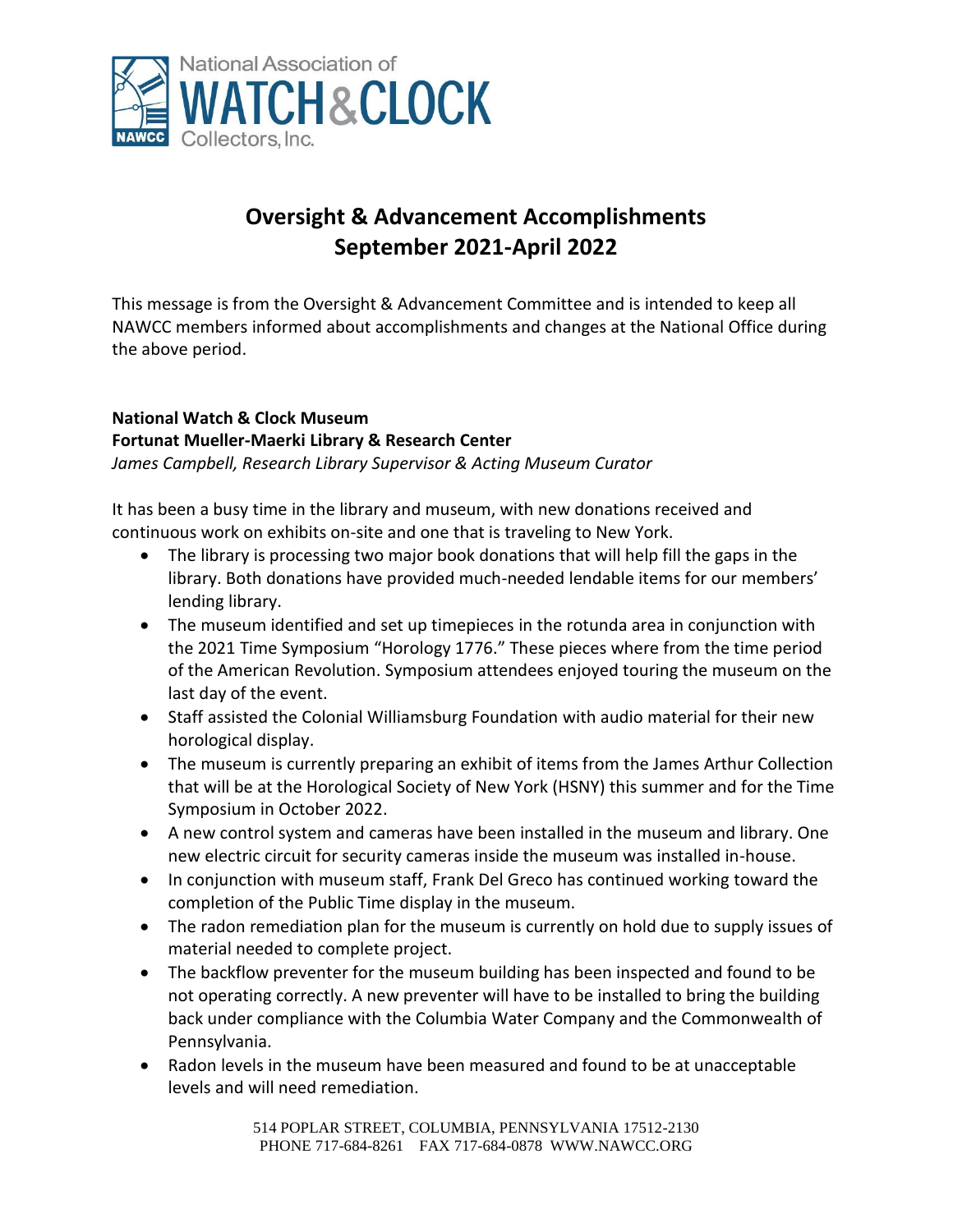

# **School of Horology**

*Ken De Lucca, Director of Education*

The School of Horology closed in 2012, and classes were mostly offered on an ad hoc basis after that. During the pandemic, the school was not operating. Much work has been done to revitalize the education program at the school.

- The School of Horology building has been put in order and is ready to receive students again. The classrooms where cleared of excess material and benches put back in place for use by students. The school required new flooring, a water heater, and a fresh coat of paint in the classroom areas. These upgrades greatly enhanced the learning spaces at the school.
- Radon levels in the school were measured and found to be at unacceptable levels and will need remediation. Radon remediation equipment has been installed at the school and is functioning properly.
- Concrete was poured in-house at the school to close off exposed soil areas in the floor and foundation to help with the remediation process.
- A maintenance contract has been signed with Frey Lutz to maintain HVAC equipment at the School of Horology and at our rental property.
- During the month of October 2021, the Director of Education-to-be functioned as a volunteer at the School of Horology, organizing and moving assets in order to make the school functional again. Additionally, James Campbell as well as Board members assisted in moving and discarding materials that were no longer needed at the school.
- December 2021 saw our first class being offered at the School of Horology in a long time. The class was Introduction to Antique Clocks, held on December 4 and 5, and had a full enrollment. Feedback from the students was very positive.
- In January 2022, preparations were made to include future machining classes along with watch classes. Previous instructors were contacted and plans made to add these courses to the schedule.
- In February 2022, a second Introduction to Antique Clocks class (February 5–6) was offered. This class was full at 12 participants. Evaluations of the class were very positive.
- Assistance was provided to create the Mini-Workshop series of offerings at the upcoming 2022 National Convention in Dayton.
- March 2022 saw our first course on the American-style time/strike clock. Due to the intensive nature of the course (detailed hands-on learning experiences), the enrollment was reduced to nine participants. Feedback from the attendees was very positive.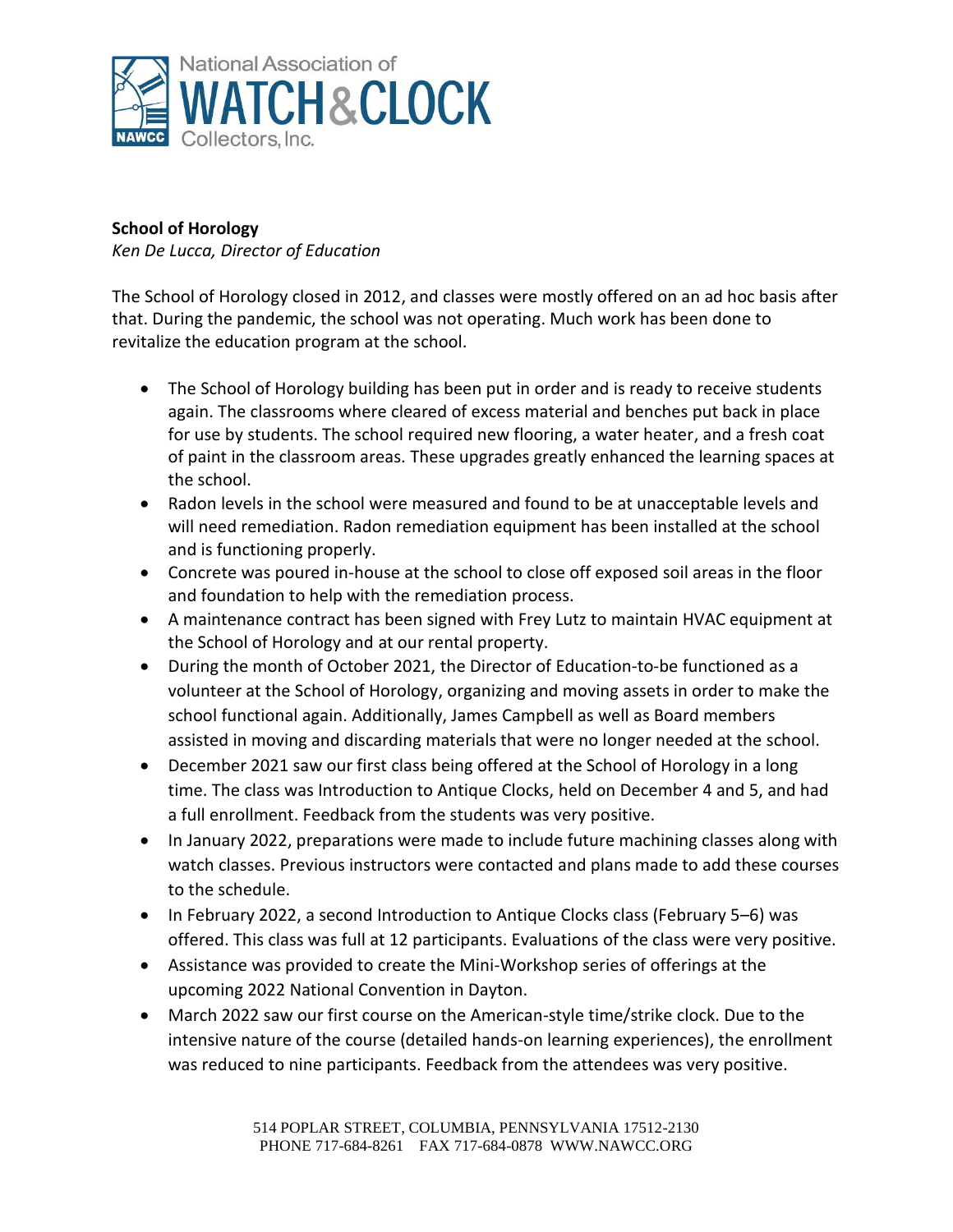

• Future activities include continued class planning for future offerings on topics such as polishing/burnishing pivots, bushings, mainsprings; instruction on tabletop lathes; using the micro-milling machine and wheel and pinion cutting; a modern (quartz) wristwatch class; American shelf clock tablets with stenciled borders; and a pocket watch class.

# **Member Services**

#### *Marlo Davis, Member Services Manager*

I accepted the position as Member Services Manager on July 5, 2021. Since embarking on this journey, I am learning more and more about the scope of the Member Services Department. It is an ongoing learning process to resolve the challenges inherent in this position. With the guidance and assistance of colleagues, BOD members, and a past employee, I have settled into this new role and am looking forward to what the future holds for all the exciting plans that our new executive director has in store for the NAWCC!

- Training newly hired Member Services Administrative Assistant Gina Donnan
- Printing and mailing (Bulk Mail) membership cards
- Printing and mailing (Bulk Mail) renewal invoices
- Going to the Post Office and dropping off
- Monthly billing for our members
- Ordering supplies for our staff
- Preparing for upcoming regionals
- Attended one regional
- Assisting Chapter Officers
- Generating award certificates
- Ordering award plaques
- Reordering pins and various Member Services Department supplies
- Assuming member numbers for deceased spouses
- Monthly Member Services Report
- Various other monthly reports for the controller
- Old Timers report/spreadsheet
- Golden Circle Award report/spreadsheet
- Publication files
- Sending subscription renewal list to *Clocks Magazine*
- Invoicing Institutional Subscriptions only
- Monthly eReminders
- Creating a purchase order
- Learning how to maintain the envelope folding and stuffing machine and postage machine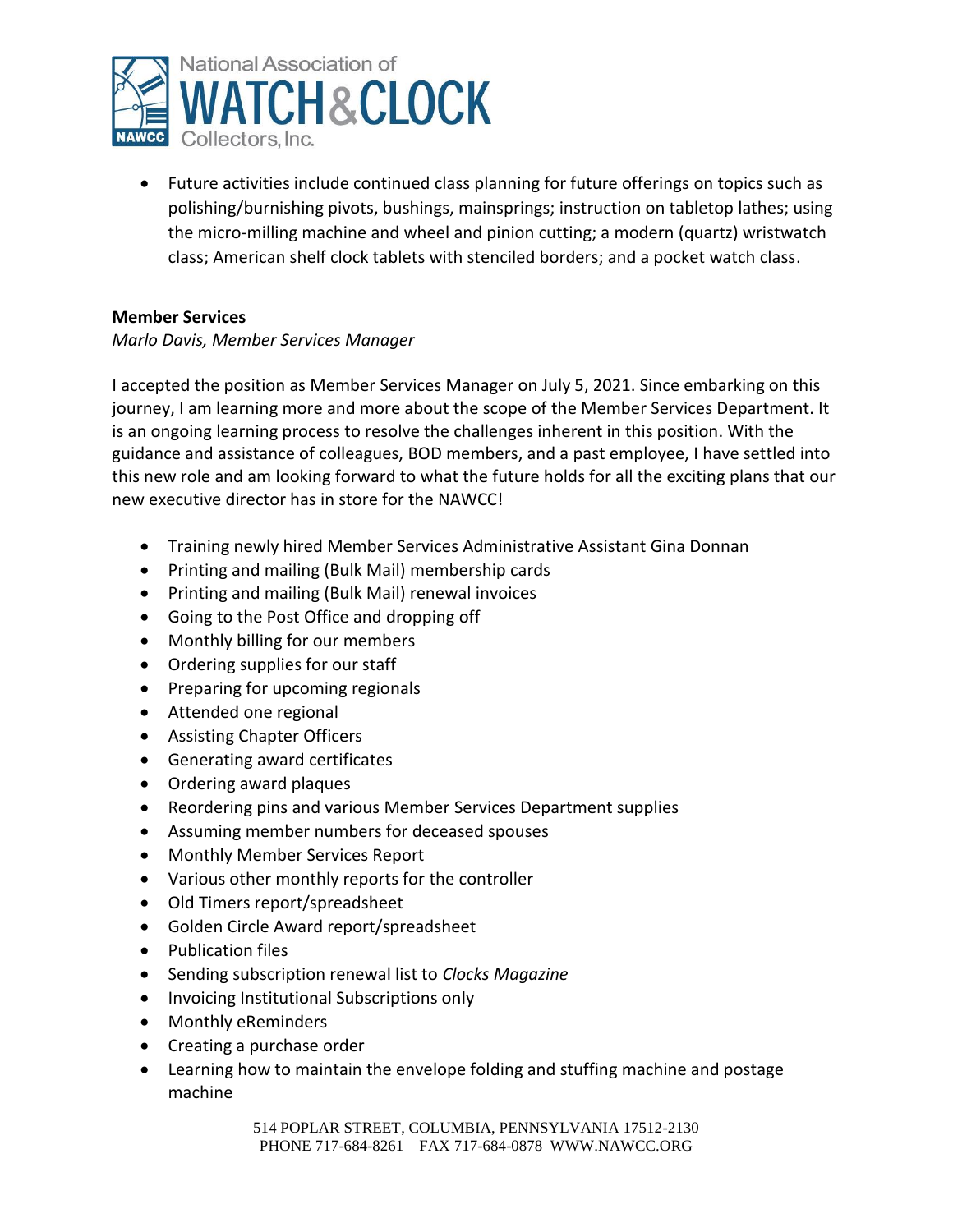

- Bimonthly and yearly chapter reports
- Running queries for various reports
- Notifying Chapter 22 of deceased Fellows and Old Timers
- Preparing for the National Convention
- Processing payment for UPS bills

# **Technology**

*Seth Huber, IT & Chapter Support Specialist*

- Several unnecessary software subscriptions were identified and closed. This will save more than \$2,500 per year.
- IT support was provided for the reopening of the School of Horology in order to have modern technology and internet access in place to provide the best educational experience possible.
- Several Chapter websites were revitalized after a nearly two-year COVID-19 hiatus, to breathe new life into the sites.
- Work continued on the ongoing project to upgrade our buildings' internet stability and speeds by migrating to a fiber connection.
- Work is underway to introduce a new website tab for Education to help promote the newly revamped School of Horology and its course offerings.
- The NAWCC is implementing a new registration system on its website for Conventions and Regionals to streamline the process for maximum efficiency.
- The accounting system has been converted to QuickBooks.

# **Publications**

*Laura Taylor, Managing Editor*

In addition to the continual process of preparing each issue of the *Watch & Clock Bulletin* and *Mart & Highlights*, the Publications team provides editing, advertising, and graphic design support to every other department as well as to the Board, Committees, and Chapters.

- A new museum map was created to provide a helpful museum layout plus membership information on one side and paid advertising from local businesses on the other side. Every visitor to the museum receives a copy, with many guests using a special coupon on the back to make purchases at the Museum Gift Shop.
- The new "Ticktock Time-Out" kids' page in the *Mart & Highlights* was introduced in the July/August 2021 *Mart*. The Publications team researches, writes, and lays out content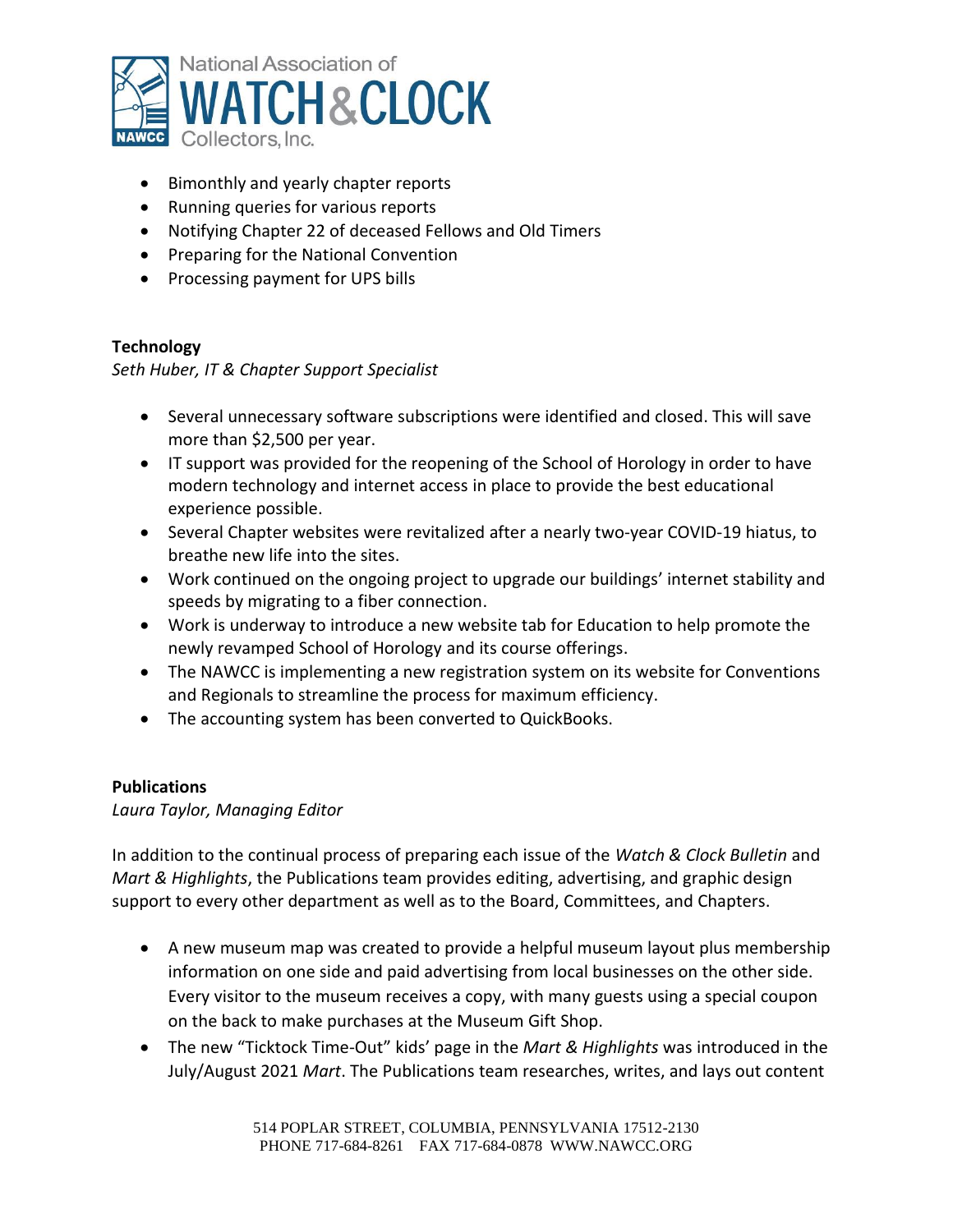

for a simple craft or puzzle with a little horological information, too—something members can share with kids to inspire future enthusiasts.

- The *Bulletins* and *Marts* in the basement storage area were sorted and organized. Samples for every issue are now in a separate Publications archive library, with the remaining copies available for the Store and Library.
- Arrangements have been made for the NAWCC to publish two books by members in 2022, with editing work now in process: *Without Equal: The Clocks of Abner Jones of Bloomfield, New York* by G. Russell Oechsle, and *S-Town Horology: An Exhibition Celebrating the Artistry of John B. McLemore* by Philip E Morris Jr. and William R. Tatum.
- Multiple eBlasts and web announcements were prepared and a press release was created and sent to media contacts announcing the arrival of new Executive Director Rory McEvoy.
- The Pub team assisted the new Director of Education with revitalizing the education program by preparing class materials and eBlasts and creating promotional advertising.
- Fresh content was provided for NAWCC social media, promoting the museum, Museum Gift Shop, education, and NAWCC membership benefits.
- Promotional advertising was created to attract visitors to the museum. Ads were prepared for various local brochures, magazines, and tourism websites; a special edition of *USA Today*; and three local digital billboards.

# **Human Resources, Development, Marketing**

*Sarah Gallagher, HR Manager, Development & Marketing Associate*

Several staff changes have occurred at NAWCC headquarters:

- Executive Director Rory McEvoy joined the staff on-site in late February, after lengthy pandemic-related delays.
- Gina Donnan was hired as the Member Services Administrative Assistant.
- Emily Leister's position as Library Research Assistant & Gallery Security was eliminated. Keith Lehman's position as Creative Services & WatchNews Editor was eliminated; graphic design for the *Mart & Highlights* will be outsourced. The elimination of these positions is a cost-cutting measure.
- Work has begun to revamp the staff performance review system.

Efforts to develop and strengthen our financial base continued:

- Looking to maximize the impact of the donor reception at the 2022 National Convention, the format was changed to invite those donors who gave at a higher amount and to move from a full-dinner service to hors d'oeuvres only, to realize appreciable cost savings.
- 514 POPLAR STREET, COLUMBIA, PENNSYLVANIA 17512-2130 PHONE 717-684-8261 FAX 717-684-0878 WWW.NAWCC.ORG • The System for Award Management (SAM) federal grants registration was completed.